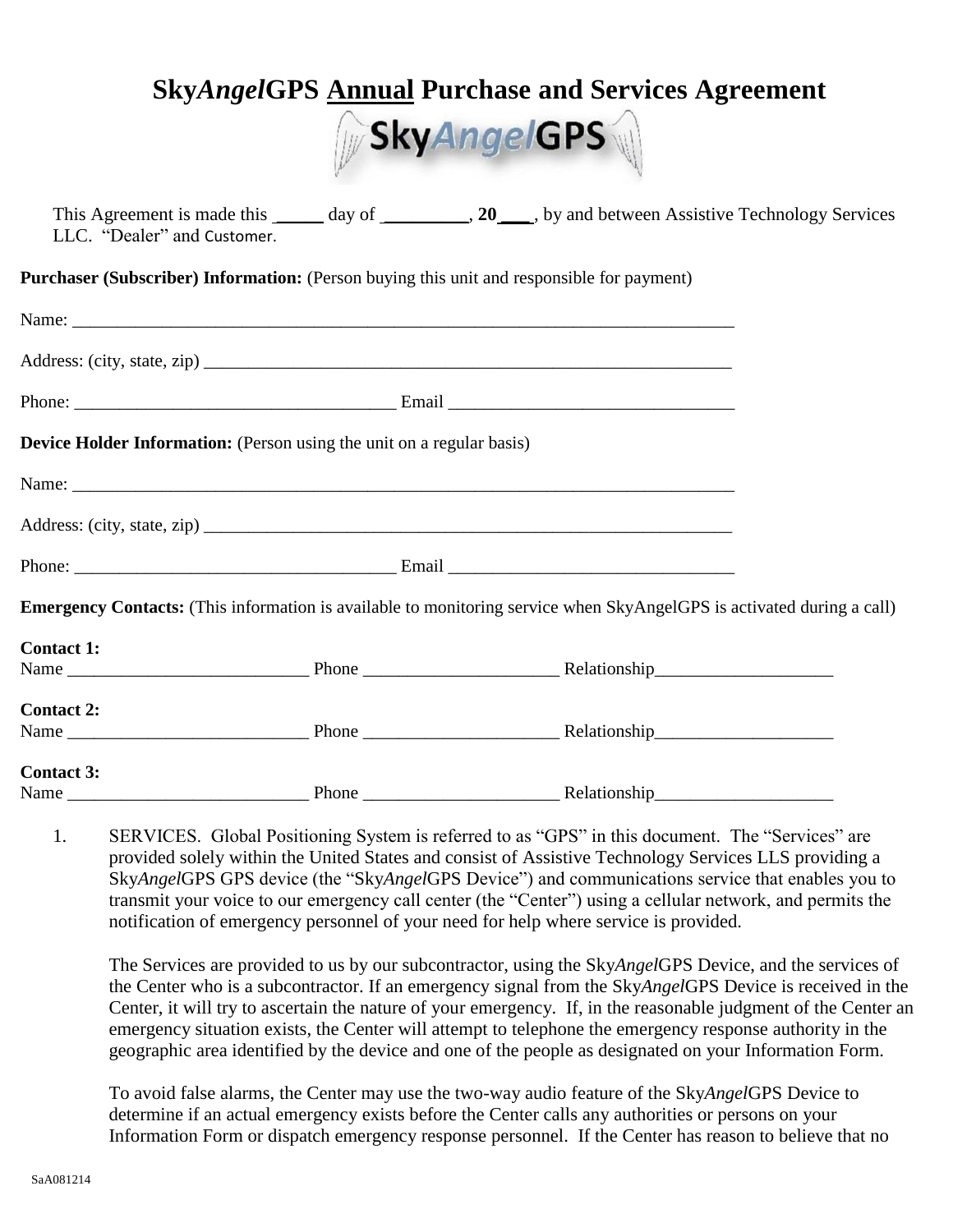actual emergency exists, it may choose not to notify emergency response personnel.

We are authorized to change or modify the Services provided by Sky*Angel*GPS and the Center and advise them of changes to your Information Form.

2. SALE OF SKY*ANGEL*GPS DEVICE. We will sell and deliver to you, the Sky*Angel*GPS Device. Upon delivery of the Sky*Angel*GPS Device and receipt of your payment of the full sales price we will provide you instructions to activate the device and two-way talk capabilities of the Sky*Angel*GPS Device.

# 3. **PRICE; PAYMENT AND TERM.**

3.1 SALES/INSTALLATION PRICE. The total sales price for the Sky*Angel*GPS Device plus one year of useage, is \$**449.99** plus sales tax if applicable. **We will not activate the Sky***Angel***GPS Device, or start Services until the sales price is paid in full.**

3.2 SERVICES FEE; TERM: For Services, you agree to pay us the sum of **\$449.99 per year**, billed and payable annually in advance. The original term of this Agreement is the billing cycle selected and will renew for the same consecutive billing cycle thereafter unless terminated as set forth below. We may terminate this Agreement at the end of the original term or any renewal term by giving you not less than 30 days advanced written notice. You may terminate this Agreement at anytime by giving us written notice. If you terminate during a billing cycle your bill will be adjusted to reflect our standard monthly billing rate for the months used, and you will receive a refund for the unused portion of the fee. If you terminate your service within 30 days of purchase, your refund will be **purchase price less \$9.99 shipping and a \$55 restocking fee. Return must be received in resaleable condition.** Mid-month cancellations will be charged for the entire month.

3.3 INCREASE IN SERVICES FEE. You acknowledge that the services fee is based upon existing federal, state and local taxes and other third-party charges. We shall have the right, at any time, to increase the services fee to reflect any additional or increased taxes, licenses, permits, or fees which may be charged to us by any utility, cellular provider, or governmental agency relating to the services we provide and you agree to pay the same. In addition, we may increase the services fee for any renewal term by giving you sixty (60) days prior notice.

#### 4. WARRANTY AND LIMITATIONS.

4.1 WARRANTY COVERAGE. For one year from the date of this agreement, we will repair or replace the Sky*Angel*GPS Device without charge to you per our repair and replacement policy provided separately. A replacement may be a used or reconditioned Sky*Angel*GPS Device.

4.2. CELLULAR TECHNOLOGY. The Sky*Angel*GPS Device uses cellular technology to provide two-way talk capabilities. The quality and reliability cellular service is outside our control and that of our subcontractors, so there may be times when two-way talk is unavailable or unreliable.

4.3. GPS TECHNOLOGY. The Sky*Angel*GPS device uses GPS technology to provide location information. The availability and accuracy of this location information depends on a number of factors that are also outside our control and that of our subcontractors. The Center may not have a location for the Sky*Angel*GPS Device, or may have one that is incorrect.

4.4 HOW TO GET SERVICE: CALL US AT OUR SUBSCRIBER SERVICES DEPARTMENT AND TELL US WHAT IS WRONG WITH THE SKY*ANGEL*GPS DEVICE. Our repair and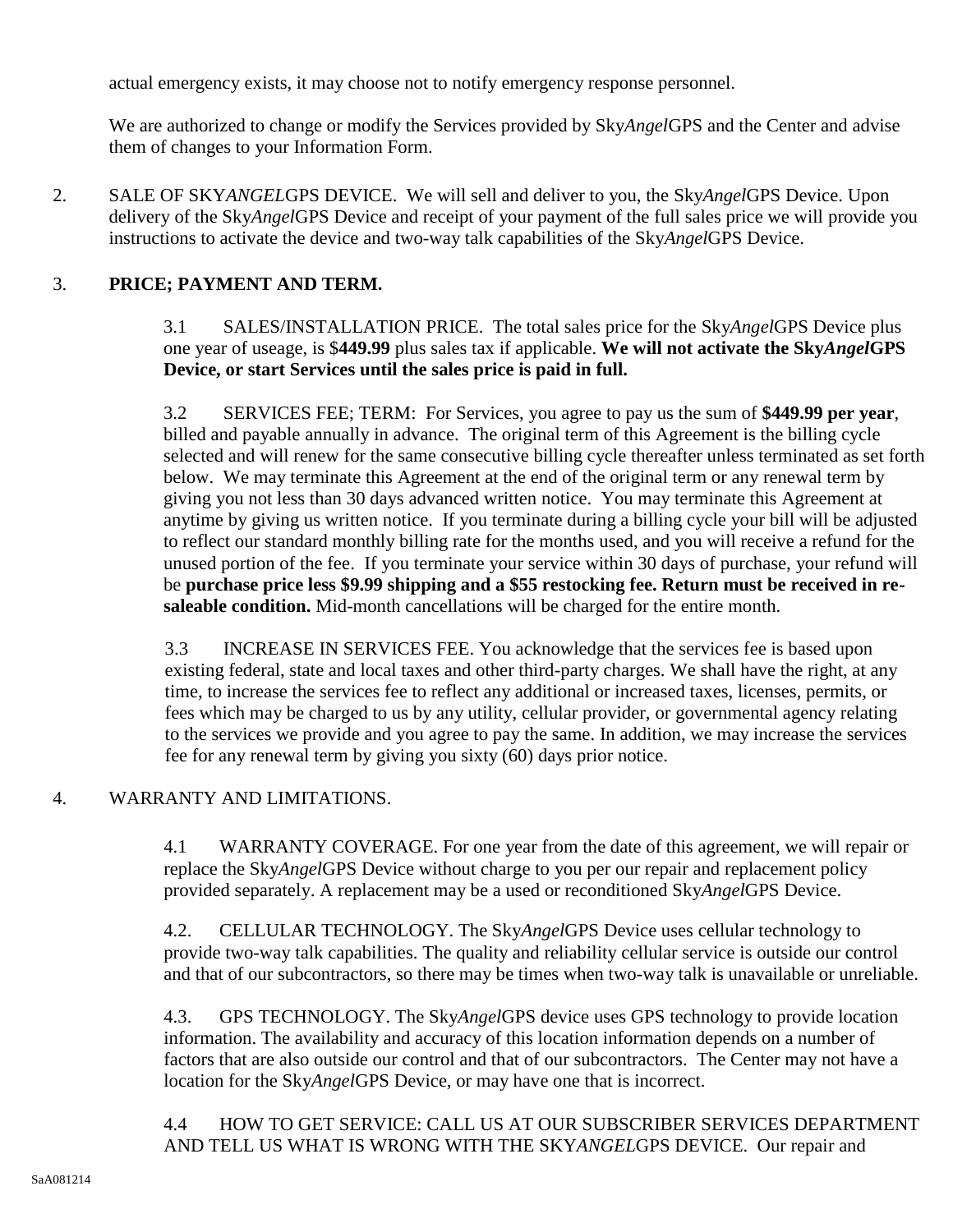replacement service procedures and policies are set forth on Exhibit A, attached hereto and incorporated by reference herein.

4.5 REPAIR OR REPLACEMENT OF THE SKY*ANGEL*GPS DEVICE IS OUR ONLY DUTY UNDER THIS LIMITED WARRANTY. WE MAKE NO OTHER EXPRESS WARRANTY INCLUDING ANY WARRANTY OF MERCHANTABILITY OF THE SKY*ANGEL*GPS DEVICE OR ITS FITNESS FOR ANY SPECIAL PURPOSE. WE CANNOT NOT WARRANT THAT THE SKY*ANGEL*GPS DEVICE OR SERVICES WILL ALWAYS OPERATE. THIS WARRANTY DOES NOT COVER REPAIRS THAT ARE NEEDED BECAUSE OF AN ACCIDENT, DAMAGE, ACTS OF NATURE, YOUR FAILURE TO PROPERLY USE THE SKYANGELGPS DEVICE, OR IF SOMEONE OTHER THAN US ATTEMPTS TO REPAIR OR CHANGE THE SKY*ANGEL*GPS DEVICE, OR ANY OTHER REASON EXCEPT A DEFECT IN THE EQUIPMENT. WE MAKE NO REPRESENTATION OR WARRANTY AS TO THE PROMPTNESS OF OUR RESPONSE, AND WE HAVE NO CONTROL OVER THE RESPONSE TIME OR CAPABILITY OF ANY AGENCY OR PERSON WHO MAY BE NOTIFIED OF AN EMERGENCY. ALL IMPLIED WARRANTIES ARE LIMITED IN DURATION TO THE TERM OF THIS EXPRESSED LIMITED WARRANTY. **WE ARE NOT LIABLE FOR CONSEQUENTIAL, SPECIAL OR INCIDENTAL DAMAGES.** YOU AGREE THAT THIS IS OUR ONLY WARRANTY AND WE HAVE GIVEN YOU NO OTHER WARRANTY FOR THE SKYANGELGPS DEVICE.

4.6 STATE LAW: SOME STATES DO NOT ALLOW THE EXCLUSION OR THE LIMITATION OF CONSEQUENTIAL OR INCIDENTAL DAMAGES, OR A LIMITATION ON THE DURATION OF IMPLIED WARRANTIES, SO THE ABOVE LIMITATIONS OR EXCLUSIONS MAY NOT APPLY TO YOU. THE WARRANTY GIVES YOU SPECIFIC LEGAL RIGHTS AND YOU MAY ALSO HAVE OTHER RIGHTS WHICH MAY VARY FROM STATE TO STATE.

5. RECEIPT OF COPY. YOU ACKNOWLEDGE THAT YOU HAVE RECEIVED A COMPLETED COPY OF THIS AGREEMENT, AND TWO (2) COPIES OF THE NOTICE OF CANCELLATION FORM. ALL OF THE TERMS ON THE REVERSE SIDE OF THIS PAGE AND ON ALL ATTACHMENTS ARE PART OF THIS AGREEMENT. READ THEM BEFORE YOU SIGN BELOW.

### **CANCELLATION. YOU, THE SUBSCRIBER, MAY CANCEL THIS AGREEMENT AT ANY TIME. SEE THE ATTACHED NOTICE OF CANCELLATION FORM FOR AN EXPLANATION OF THIS RIGHT.**

THIS AGREEMENT SHALL NOT BE BINDING UPON DEALER UNTIL SIGNED BY CUSTOMER OR DEALER BEGINS SERVICE. SUBSCRIBER ACKNOWLEDGES AND AGREES THAT SUBSCRIBER MAY NOT RECEIVE A COPY OF THIS AGREEMENT APPROVED BY DEALER'S MANAGER, AND SUCH LACK OF RECEIPT SHALL NOT, IN ANYWAY, INVALIDATE OR OTHERWISE AFFECT THIS AGREEMENT.

**IF ANYONE OTHER THAN CLIENT IS THE USER OF THE SYSTEM (THE "USER"), SUCH USER IS A THIRD PARTY BENEFICIARY TO THIS AGREEMENT AND IS BOUND BY ALL OF THE TERMS HEREIN, INCLUDING DEALER'S DISCLAIMER OF WARRANTIES AND LIMITATION OF LIABILITY.**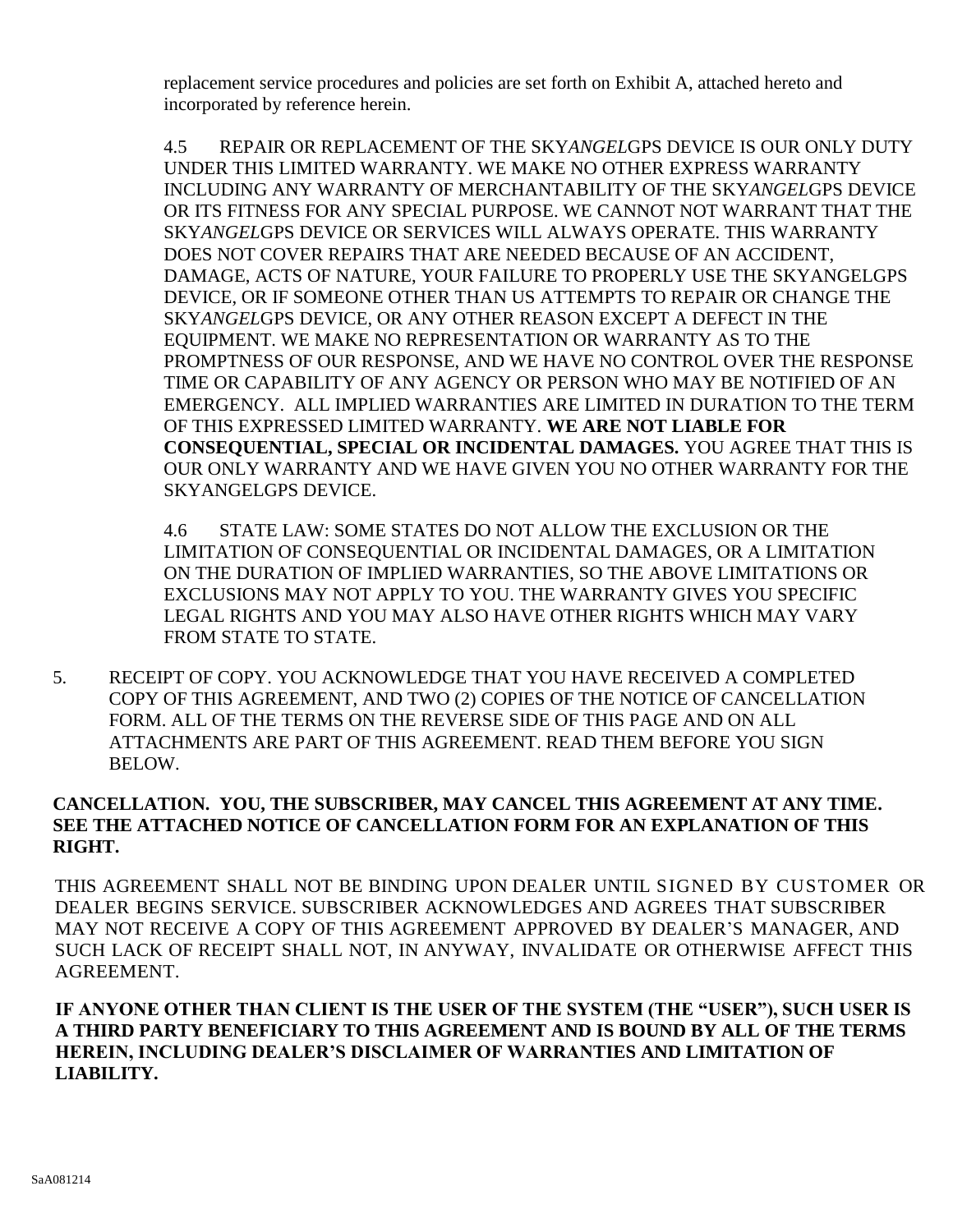#### [REVERSE SIDE]

6. LIMITATION OF LIABILITY. IT IS UNDERSTOOD AND AGREED THAT DEALER, SKY*ANGEL*GPS AND ANY THIRD-PARTY PROVIDERS OR SUBCONTRACTORS ARE NOT INSURERS AND THAT THE AMOUNTS PAID TO DEALER HEREUNDER ARE FOR THE SERVICES PROVIDED BY DEALER AND SKY*ANGEL*GPS AND NOT FOR THE VALUE OF ANY PROPERTY, OR ANY PROPERTY DAMAGE OR LOSS, OR THE COST OF ANY PERSONAL INJURY. IN THE EVENT OF ANY LOSS, DAMAGE OR INJURY TO ANY PERSON OR PROPERTY SUBSCRIBER WAIVES ALL RIGHTS OF SUBROGATION OR ANY OTHER RIGHT OF RECOVERY AGAINST DEALER, SKY*ANGEL*GPS AND ANY THIRD- PARTY PROVIDERS OR SUBCONTRACTORS THAT ANY INSURER OR OTHER PERSON MAY HAVE AS A RESULT OF PAYING ANY CLAIM FOR ANY LOSS OR INJURY TO ANY OTHER PERSON.

IN ADDITION, SUBSCRIBER AGREES THAT IT SHALL NOT BRING ANY CLAIM OR ACTION AGAINST ANY THIRD-PARTY PROVIDER OR SUBCONTRACTOR ARISING FROM SUBSCRIBER'S USE OF THE SKY*ANGEL*GPS DEVICE AND SERVICES. FOR PURPOSES OF THIS AGREEMENT, "THIRD- PARTY PROVIDERS" MEANS ANY PERSON OR COMPANY THAT SUPPORTS OR MAINTAINS THE GPS MONITORING SERVICE, AND INCLUDES, BUT IS NOT LIMITED TO, CELLULAR NETWORK OR OTHER WIRELESS CARRIERS AND MAPPING DATA PROVIDERS.

**EXCEPT SPECIFICALLY SET FORTH HEREIN, THE GPS MONITORING SERVICE, SKY***ANGEL***GPS'S SOFTWARE AND ALL SERVICES ARE PROVIDED BY DEALER AND SKY***ANGEL***GPS "AS-IS" AND "WHERE IS." DEALER AND SKY***ANGEL***GPS SPECIFICALLY DISCLAIMS ALL OTHER WARRANTIES, EXPRESSED OR IMPLIED, INCLUDING BUT NOT LIMITED TO WARRANTIES OF MERCHANTABILITY, ACCURACY AND FITNESS FOR A PARTICULAR PURPOSE AS TO THE SKY***ANGEL***GPS DEVICE, THE SKY***ANGEL***GPS SOFTWARE AND SERVICES PROVIDED UNDER THIS AGREEMENT. WITHOUT LIMITING THE FOREGOING, DEALER, SKY***ANGEL***GPS AND ANY THIRD- PARTY PROVIDERS OR SUBCONTRACTORS DO NOT WARRANT THAT THE SERVICES OR ITS OPERATION WILL BE ACCURATE, RELIABLE, UNINTERRUPTED, OR ERROR-FREE. SUBSCRIBER ACKNOWLEDGES THAT THE SERVICES ARE SUPPORTED BY CELLULAR NETWORK, GPS SATELLITES AND OVER LOCAL EXCHANGE, INTER-EXCHANGE AND INTERNET BACKBONE CARRIER LINES AND THROUGH ROUTERS, SWITCHES AND BY CELLULAR NETWORK CARRIERS UTILITIES, SATELLITE COMPANIES COMMUNICATIONS COMPANIES, INTERNET SERVICES PROVIDERS AND OTHER THIRD PARTIES, ALL OF WHICH ARE BEYOND DEALER'S, SKY***ANGEL***GPS'S AND ANY THIRD- PARTY PROVIDER'S OR SUBCONTRACTOR'S CONTROL AND SUBSCRIBER SHALL NOT BE ENTITLED TO RECEIVE ANY SERVICES FEE CREDITS OR REFUNDS FOR SERVICES OUTAGES OR INTERRUPTIONS BEYOND DEALER'S, SKY***ANGEL***GPS'S AND ANY THIRD- PARTY PROVIDER'S OR SUBCONTRACTOR'S SOLE AND EXCLUSIVE CONTROL. SUBSCRIBER ACCEPTS ALL RISK ARISING OUT OF OR RELATING TO THE DELAY, FAILURE, INTERRUPTION, OR CORRUPTION OF THE SERVICE.** 

UNDER NO CIRCUMSTANCES, OTHER THAN THE WILLFUL MISCONDUCT OF DEALER, SKY*ANGEL*GPS AND ANY THIRD- PARTY PROVIDERS OR SUBCONTRACTORS, WILL DEALER, SKY*ANGEL*GPS AND ANY THIRD- PARTY PROVIDERS OR SUBCONTRACTORS OR ANYONE ELSE INVOLVED IN ADMINISTERING, MAINTAINING OR PROVIDING THE SERVICES BE LIABLE FOR ANY INDIRECT, INCIDENTAL, PUNITIVE, SPECIAL OR CONSEQUENTIAL DAMAGES THAT RESULT FROM THE USE OF OR INABILITY TO USE THE SERVICES, INCLUDING BUT NOT LIMITED TO, PERSONAL INJURY, DEATH, LOSS OF REVENUE OR LOSS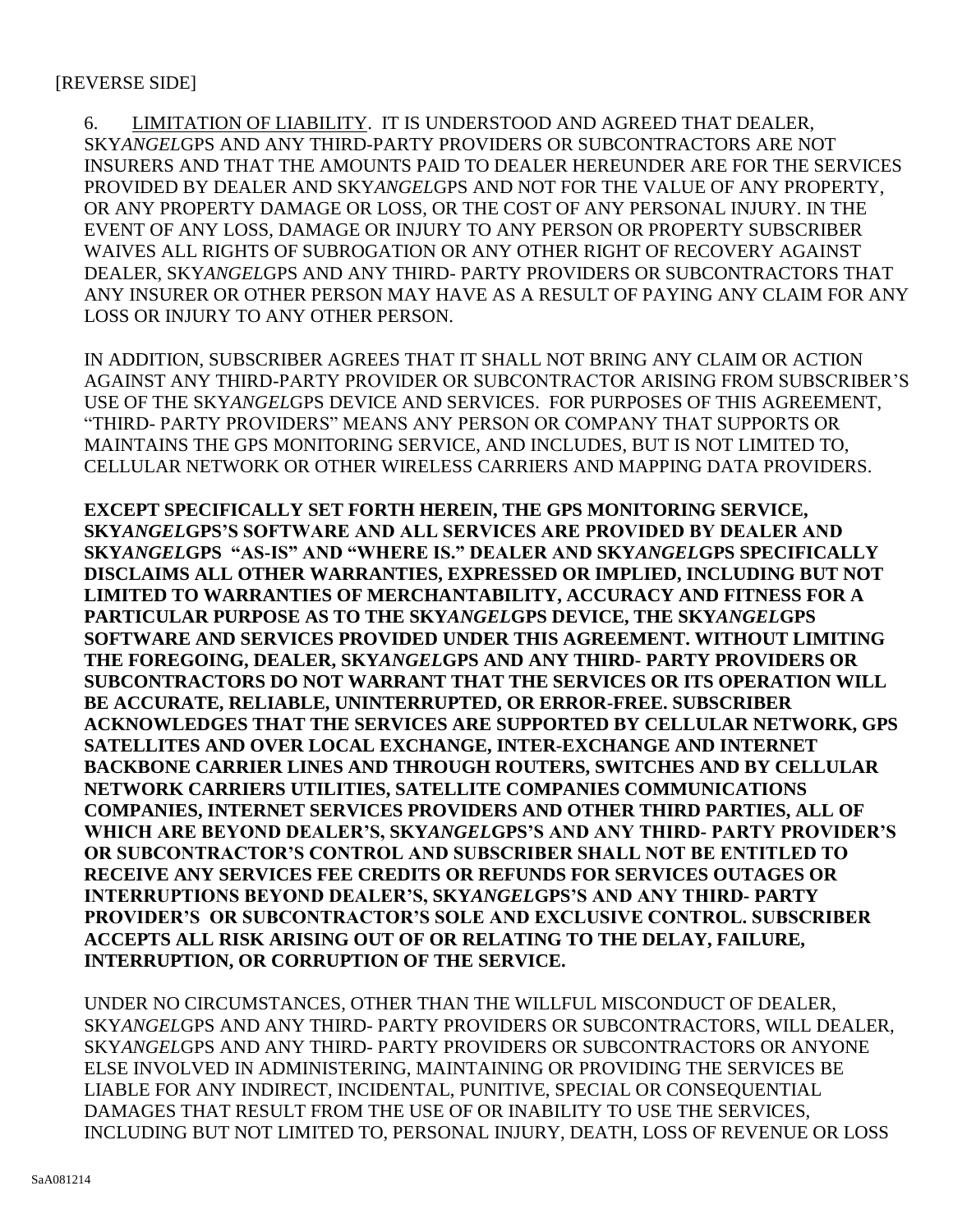PROFITS OMISSIONS, SERVICES INTERRUPTIONS, SERVER DOWNTIME, ERRORS, DEFECTS, VIRUSES, DELAYS IN OPERATION OR TRANSMISSION, FAILURE OF PERFORMANCE OF THE SERVICE, EVEN IF DEALER, SKY*ANGEL*GPS AND ANY THIRD- PARTY PROVIDERS OR SUBCONTRACTORS HAS BEEN ADVISED OF THE POSSIBILITY OF SUCH DAMAGES.

YOU AGREE THAT EVEN IF A COURT DECIDES THAT DEALER'S, SKY*ANGEL*GPS'S AND ANY THIRD- PARTY PROVIDER'S OR SUBCONTRACTOR'S BREACH OF THIS AGREEMENT, OR DEALER'S, SKY*ANGEL*GPS'S AND ANY THIRD- PARTY PROVIDER'S OR SUBCONTRACTOR'S NEGLIGENCE, OR GROSS NEGLIGENCE, CAUSED ANY TYPE OF DAMAGES, INCLUDING BUT NOT LIMITED TO ANY ISSUES RELATING TO SYSTEM DESIGN, OPERATION, PROGRAMMING, TESTING, REPAIR, SERVICE, MAINTENANCE, CELLULAR NETWORK AVAILABILITY, SPEED OR ACCURACY OF TRANSMITTED INFORMATION OR DATA, OR THAT ANY OTHER SERVICES PROVIDED BY DEALER OR SKY*ANGEL*GPS ALLOWED AND OR CAUSED ANY HARM OR DAMAGE (WHETHER PROPERTY DAMAGE, PERSONAL INJURY OR DEATH) TO OCCUR TO YOU OR ANYONE ELSE, YOU AGREE THAT DEALER'S, SKY*ANGEL*GPS'S AND ANY THIRD-PARTY PROVIDER'S OR SUBCONTRACTOR'S AGGREGATE AND COLLECTIVE LIABILITY SHALL BE LIMITED TO \$100.00 (THE COST OF THE EQUIPMENT) AND THIS SHALL BE YOUR ONLY REMEDY REGARDLESS OF WHAT LEGAL THEORY (INCLUDING WITHOUT LIMITATION, NEGLIGENCE, GROSS NEGLIGENCE, BREACH OF CONTRACT, BREACH OF WARRANTY FAILURE TO WARN, OR PRODUCT LIABILITY) IS USED TO ALLEGE AND OR DETERMINE THAT DEALER, SKY*ANGEL*GPS AND ANY THIRD- PARTY PROVIDERS OR SUBCONTRACTORS WERE LIABLE FOR THE INJURY OR LOSS.

- 7. INDEMNIFICATION. IF ANYONE OTHER THAN YOU (INCLUDING ANYONE WHO MAY USE THE SKY*ANGEL*GPS DEVICE AND ACTIVATE SERVICES), ASKS US TO PAY FOR ANY HARM OR DAMAGES (INCLUDING PROPERTY DAMAGE, PERSONAL INJURY OR DEATH, OR INVASION OF PRIVACY OR ANY SIMILAR TORT) CONNECTED WITH OR RESULTING FROM (i) DEALER'S BREACH OF THIS AGREEMENT OR A FAILURE OF THE SERVICES, (ii) OUR NEGLIGENCE, (iii) ANY OTHER IMPROPER OR CARELESS ACTIVITY OF OURS IN PROVIDING THE SKY*ANGEL*GPS DEVICE OR SERVICES, OR (iv) A CLAIM FOR INDEMNIFICATION OR CONTRIBUTION, YOU WILL PAY US (A) ANY AMOUNT WHICH A COURT ORDERS US TO PAY OR WHICH WE REASONABLY AGREE TO PAY, AND (B) THE AMOUNT OF OUR REASONABLE ATTORNEYS' FEES AND ANY OTHER LOSSES OR COSTS THAT WE MAY PAY IN CONNECTION WITH THE HARM OR DAMAGES.
- 8. SUBSCRIBER'S DUTIES. You will instruct all other persons who may use the Sky*Angel*GPS System and Services on their proper use, including any User if different than you. Upon activation of the Sky*Angel*GPS System, you or the user will test the System and send test signals to the Center on a monthly basis. If the Center does not respond to the test signal, you should call the Center and confirm the status of the test. You will use the Sky*Angel*GPS website to provide your response information, and will use the Sky*Angel*GPS website to notify us of any changes in the persons or telephone numbers of your emergency contact information. You agree that we may disclose the information you post to the Sky*Angel*GPS website to any governmental agency having jurisdiction over the use and operation of the System

You acknowledge and agree that all monitoring software, computer codes and monitoring information remain Sky*Angel*GPS's the Center's or our sole and exclusive property as the case may be. You appoint us as your agent to communicate with the Sky*Angel*GPS and the Center.

You agree that you will, at your sole expense, obtain and keep in effect during the entire term of this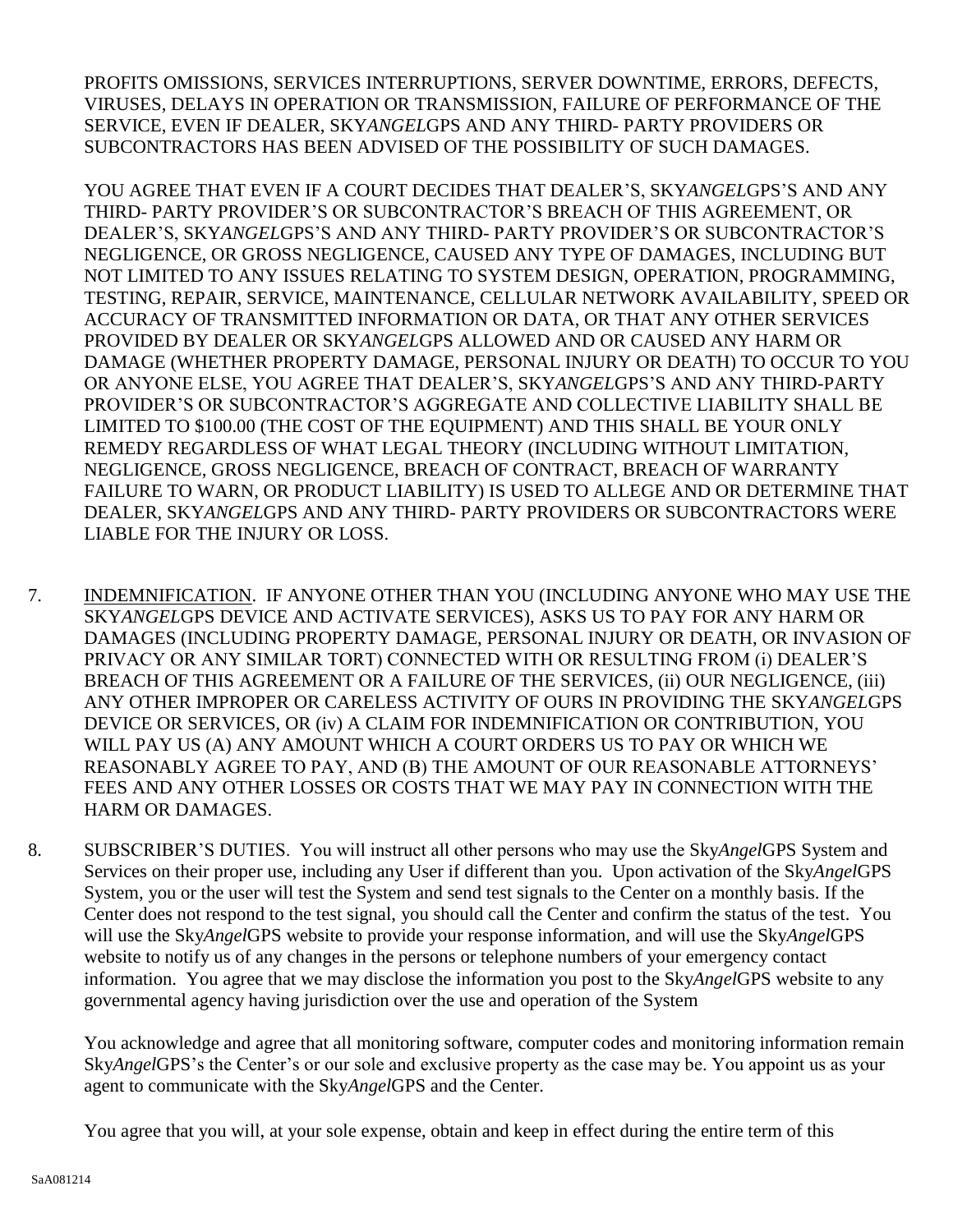Agreement, all licenses and similar governmental requirements that may be required for the installation, operation and use of the Sky*Angel*GPS Devices and Services.

- 9. SUSPENSION OR CANCELLATION OF THIS AGREEMENT. You understand that we may stop or suspend Services if: (i) strikes, severe weather, earthquakes other Acts of God, or other such events beyond our control affect the operation of the cellular network, a global positioning satellite or the Center, or your connection to the Center that continuing service would be impractical; (ii) there is an interruption or unavailability of the cellular network including transmission facilities; (iii) you do not pay the service charge due to us, after we have given you ten days notice that we are canceling service because of non-payment; (iv) we are unable to provide service because of some action or ruling by any governmental authority; and/or (v) you become a debtor in a bankruptcy proceeding. If Services are suspended because you have failed to pay the charges set forth herein, and you ask us to reactivate the Services, you will pay in advance our then prevailing re-activation fee.
- 10. TERMINATION, DEFAULT. **If you fail to make any payment when due we may discontinue Services**. In addition; we may impose a monthly late fee on all payments more than 5 days past due in an amount equal to **\$40.00 until paid**, or the maximum amount permitted by state law whichever is less.
- 11. ASSIGNEES AND SUBCONTRACTORS. We may transfer or assign this Agreement to any other service provider, financial institution or other entity. Upon an assignment to another service provider, Dealer will be relieved of any further obligations hereunder. You may not transfer this Agreement to someone else unless we approve the transfer in writing. We may use subcontractors, sub-subcontractors and third-party providers, including Sky*Angel*GPS and the Center to provide Services. This Agreement, and particularly Sections 6 and 7 shall apply to the work and services they provide, and shall apply to them and protect our assignees, subcontractors, sub-subcontractors and third-party providers in the same manner as it applies to and protects us.
- 12. LIMITATION ON LAWSUITS; VENUE; WAIVER OF JURY TRAIL. Both Dealer and Subscriber agree that, to the extent permitted by law, no lawsuit or any other legal proceeding connected with this Agreement shall be brought or filed more than one (1) year after the incident giving rise to the claim occurred. Each party hereby irrevocably agrees that any suit, action or other legal proceeding ("suit") arising out of or from, in connection with or as a result of this agreement shall be brought exclusively in the state courts of record or the courts of the United States located in the district or county where Dealer's principal place of business is located. Each party consents to the exclusive jurisdiction and venue of each such court in any such suit and waives any objection that it may have to jurisdiction or venue of any such suit. UNLESS PROHIBITED BY LAW, ANY LAWSUIT BROUGHT BY EITHER PARTY WITH RESPECT TO THIS AGREEMENT SHALL NOT BE HEARD BEFORE A JURY. BOTH PARTIES HEREBY WAIVE ANY RIGHT TO A JURY TRIAL.
- 13. INFORMATION AND PRIVACY. You understand and agree that in conjunction with employee training, quality control and the provision of services, we may monitor and/or electronically record cellular transmissions related to the Services, as well as conversations with you or others. Further, you understand that privacy cannot be guaranteed on telephone, cellular network and computer systems, and we shall not be liable to you for any claims, loss, damages or costs which may result from a lack of privacy experienced. You consent to us (i) using information about you and your location (collectively, "information') to administer services, offer you new products or services, enforce the terms of this Agreement, prevent fraud and respond to regulatory and legal requirements, (ii) response to a subpoena or other such legal process, and (iii) using and sharing aggregate Subscriber information and statistics that do not include information that identifies you personally.